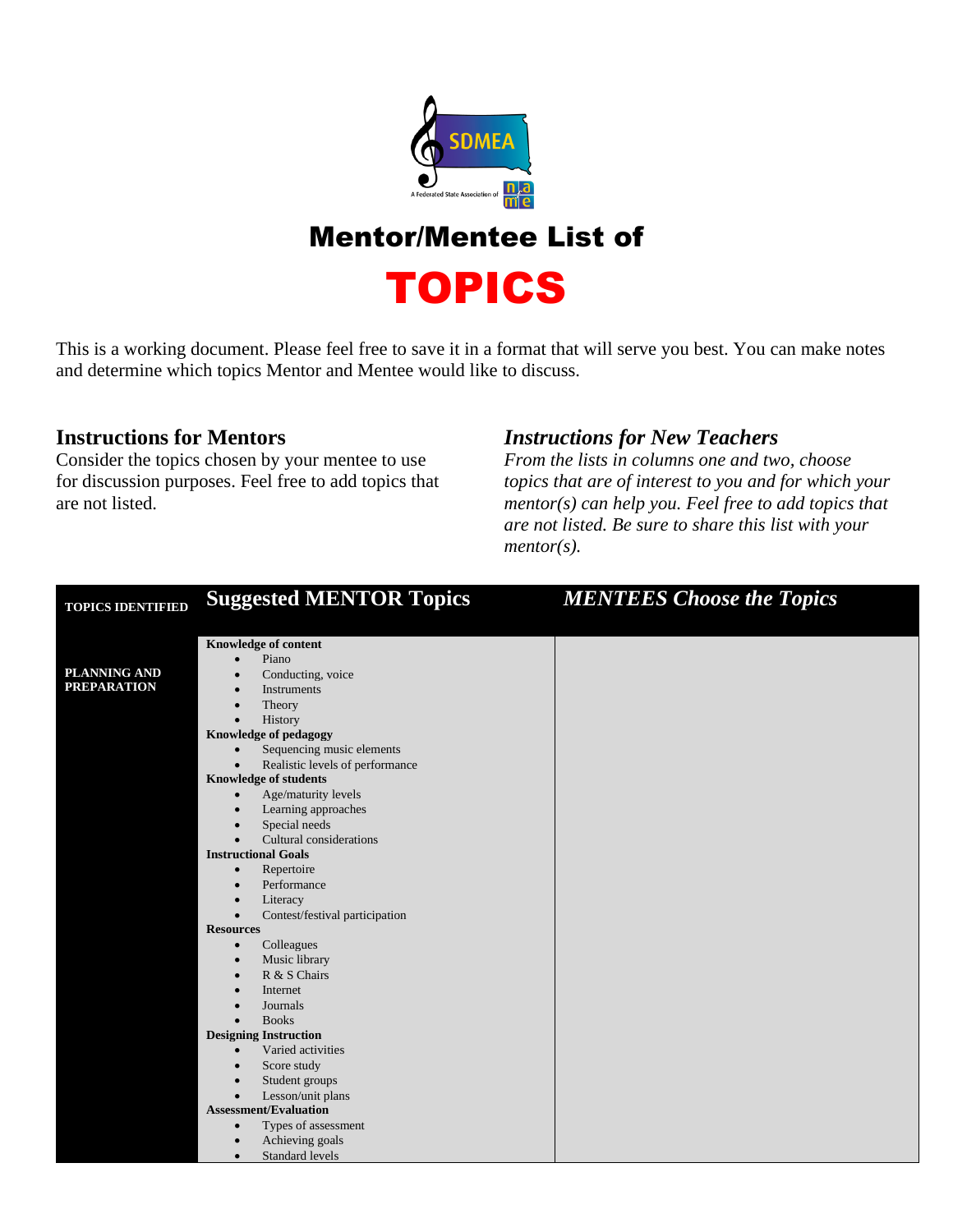

|                    | <b>Respect and Rapport</b>                                   |  |
|--------------------|--------------------------------------------------------------|--|
| <b>CLASSROOM</b>   | Climate<br>$\bullet$                                         |  |
| <b>ENVIRONMENT</b> |                                                              |  |
|                    | Teacher interaction<br>$\bullet$                             |  |
|                    | Student interaction<br>٠                                     |  |
|                    | Setting boundaries<br>$\bullet$                              |  |
|                    | <b>Learning Culture</b>                                      |  |
|                    |                                                              |  |
|                    | Teacher expectations<br>$\bullet$                            |  |
|                    | Student pride<br>$\bullet$                                   |  |
|                    | Importance of content<br>$\bullet$                           |  |
|                    | <b>Classroom Procedures</b>                                  |  |
|                    |                                                              |  |
|                    | Opening<br>$\bullet$                                         |  |
|                    | Closing<br>$\bullet$                                         |  |
|                    | Transitions<br>٠                                             |  |
|                    | Student routines<br>$\bullet$                                |  |
|                    |                                                              |  |
|                    | Teacher routines<br>٠                                        |  |
|                    | <b>Student Behavior</b>                                      |  |
|                    | Class rules<br>$\bullet$                                     |  |
|                    | Enforcement of rules<br>٠                                    |  |
|                    | Consequences<br>$\bullet$                                    |  |
|                    |                                                              |  |
|                    | <b>Physical Space</b>                                        |  |
|                    | Seating charts<br>$\bullet$                                  |  |
|                    | Classroom/ensemble set up<br>$\bullet$                       |  |
|                    | Safety<br>$\bullet$                                          |  |
|                    |                                                              |  |
|                    | Storage<br>$\bullet$                                         |  |
|                    | Music library<br>$\bullet$                                   |  |
|                    |                                                              |  |
|                    | Communication                                                |  |
| <b>INSTRUCTION</b> |                                                              |  |
|                    | Procedures<br>$\bullet$                                      |  |
|                    | Oral/written directions<br>$\bullet$                         |  |
|                    | Language<br>$\bullet$                                        |  |
|                    | Tone<br>$\bullet$                                            |  |
|                    | <b>Managing Questions/Discussions</b>                        |  |
|                    |                                                              |  |
|                    | Quality of question/discussion<br>$\bullet$                  |  |
|                    | Type of questions<br>$\bullet$                               |  |
|                    | Student participating<br>$\bullet$                           |  |
|                    | <b>Engaging Students</b>                                     |  |
|                    |                                                              |  |
|                    | Pacing<br>$\bullet$                                          |  |
|                    | Rehearsal technique<br>$\bullet$                             |  |
|                    | Assignments<br>$\bullet$                                     |  |
|                    | Structure                                                    |  |
|                    |                                                              |  |
|                    | Groupings<br>$\bullet$                                       |  |
|                    | Content<br>$\bullet$                                         |  |
|                    | <b>Feedback to Students</b>                                  |  |
|                    | Specific<br>$\bullet$                                        |  |
|                    | Oral/written<br>$\bullet$                                    |  |
|                    |                                                              |  |
|                    | Timeliness<br>$\bullet$                                      |  |
|                    | Accuracy<br>$\bullet$                                        |  |
|                    | Constructive<br>$\bullet$                                    |  |
|                    | <b>Flexibility and Responsiveness</b>                        |  |
|                    | Persistence<br>$\bullet$                                     |  |
|                    |                                                              |  |
|                    | Varied student ability<br>$\bullet$                          |  |
|                    | Lesson adjustments<br>$\bullet$                              |  |
|                    | <b>Calendar of Teaching</b>                                  |  |
|                    | Class/Ensemble Preparation for the Year<br>$\bullet$         |  |
|                    | Setting up the grade book<br>$\circ$                         |  |
|                    |                                                              |  |
|                    | Attendance procedures<br>$\circ$                             |  |
|                    | Organizing the classroom<br>$\circ$                          |  |
|                    | Syllabi and/or Handbook<br>$\circ$                           |  |
|                    | First day/first week plans<br>$\circ$                        |  |
|                    | Classroom procedures<br>$\circ$                              |  |
|                    | Literature choices                                           |  |
|                    | $\circ$                                                      |  |
|                    | Warm-ups<br>$\circ$                                          |  |
|                    | Accompanists<br>$\circ$                                      |  |
|                    | Sectionals<br>$\circ$                                        |  |
|                    | Lessons<br>$\circ$                                           |  |
|                    | SDMEA, SD-ACDA, SD BandMasters, ISTA events for<br>$\bullet$ |  |
|                    | the year                                                     |  |
|                    |                                                              |  |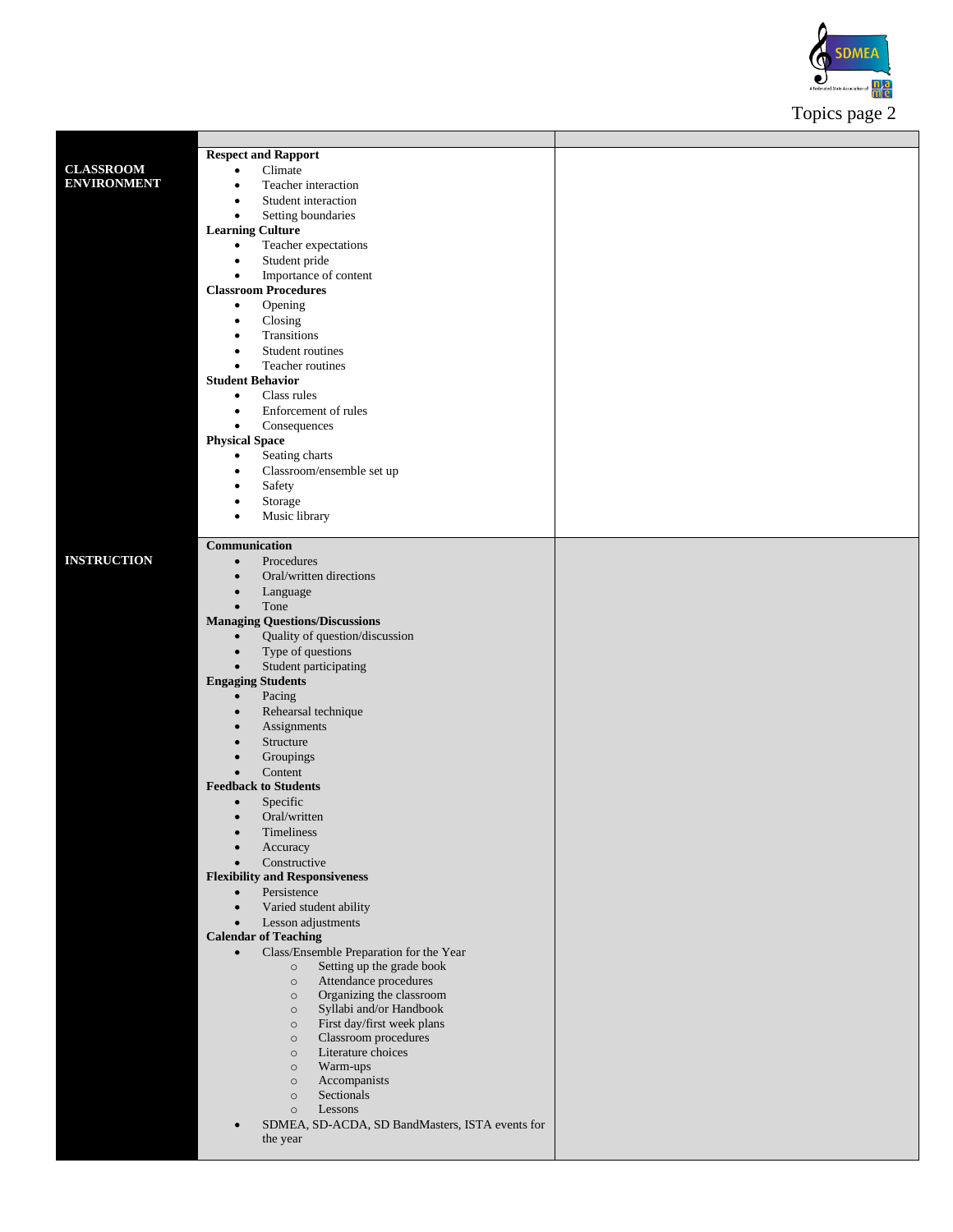

|                         |                                                        | $\mathbf{r}$<br>$\mathbf{r}$<br>ັ |  |
|-------------------------|--------------------------------------------------------|-----------------------------------|--|
|                         | <b>Reflection</b>                                      |                                   |  |
| <b>PROFESSIONAL</b>     | Accuracy<br>$\bullet$                                  |                                   |  |
| <b>RESPONSIBILITIES</b> | Application to future teaching<br>$\bullet$            |                                   |  |
|                         |                                                        |                                   |  |
|                         | <b>Maintaining Records</b>                             |                                   |  |
|                         | Grading<br>$\bullet$                                   |                                   |  |
|                         | Student progress<br>$\bullet$                          |                                   |  |
|                         | Make-up work<br>$\bullet$                              |                                   |  |
|                         | Communication                                          |                                   |  |
|                         | Students<br>$\bullet$                                  |                                   |  |
|                         | Parents<br>$\bullet$                                   |                                   |  |
|                         | Faculty<br>٠                                           |                                   |  |
|                         |                                                        |                                   |  |
|                         | Coaches<br>$\bullet$                                   |                                   |  |
|                         | Administrators<br>٠                                    |                                   |  |
|                         | Public<br>$\bullet$                                    |                                   |  |
|                         | Custodians and other school personnel<br>$\bullet$     |                                   |  |
|                         | <b>Contributing to the District</b>                    |                                   |  |
|                         | Committees<br>$\bullet$                                |                                   |  |
|                         | Extra duties<br>$\bullet$                              |                                   |  |
|                         | Colleagues<br>$\bullet$                                |                                   |  |
|                         | <b>Professional Growth</b>                             |                                   |  |
|                         | Developing new skills<br>$\bullet$                     |                                   |  |
|                         |                                                        |                                   |  |
|                         | Service to the profession<br>$\bullet$                 |                                   |  |
|                         | Music colleagues<br>$\bullet$                          |                                   |  |
|                         | NAfME, ACDA, ASTA, BandMasters, etc.<br>$\bullet$      |                                   |  |
|                         | <b>Demonstrating Professionalism</b>                   |                                   |  |
|                         | Attire<br>$\bullet$                                    |                                   |  |
|                         | Advocacy<br>$\bullet$                                  |                                   |  |
|                         | Serving students<br>$\bullet$                          |                                   |  |
|                         | Decision-making<br>$\bullet$                           |                                   |  |
|                         | <b>Time Management</b>                                 |                                   |  |
|                         |                                                        |                                   |  |
|                         | Prioritizing<br>$\bullet$                              |                                   |  |
| <b>ADMINISTRATIVE</b>   | Burn-out<br>$\bullet$                                  |                                   |  |
| <b>BUSINESS</b>         | <b>Scheduling</b>                                      |                                   |  |
|                         | Classes<br>$\bullet$                                   |                                   |  |
|                         | Lessons<br>$\bullet$                                   |                                   |  |
|                         | Extra rehearsals<br>$\bullet$                          |                                   |  |
|                         | <b>Calendars</b>                                       |                                   |  |
|                         | District<br>$\bullet$                                  |                                   |  |
|                         | <b>Student Activities</b><br>$\bullet$                 |                                   |  |
|                         | $\bullet$                                              |                                   |  |
|                         | Assignments                                            |                                   |  |
|                         | Personal<br>$\bullet$                                  |                                   |  |
|                         | <b>Public Relations</b>                                |                                   |  |
|                         | Newspaper<br>$\bullet$                                 |                                   |  |
|                         | Radio<br>$\bullet$                                     |                                   |  |
|                         | Television                                             |                                   |  |
|                         | Newsletter                                             |                                   |  |
|                         | Websites<br>$\bullet$                                  |                                   |  |
|                         | Concerts<br>$\bullet$                                  |                                   |  |
|                         | <b>Office Work</b>                                     |                                   |  |
|                         | $\bullet$<br>Copying                                   |                                   |  |
|                         | Letters<br>$\bullet$                                   |                                   |  |
|                         | Sorting/answering mail/email, phone calls<br>$\bullet$ |                                   |  |
|                         |                                                        |                                   |  |
|                         | Forms<br>$\bullet$                                     |                                   |  |
|                         | Personnel                                              |                                   |  |
|                         | Substitutes<br>$\bullet$                               |                                   |  |
|                         | Accompanists<br>$\bullet$                              |                                   |  |
|                         | Assistants<br>$\bullet$                                |                                   |  |
|                         | Secretaries<br>$\bullet$                               |                                   |  |
|                         | Student leaders<br>$\bullet$                           |                                   |  |
|                         | Custodians<br>$\bullet$                                |                                   |  |
|                         | <b>Activities Director</b><br>$\bullet$                |                                   |  |
|                         | <b>Business Manager</b><br>$\bullet$                   |                                   |  |
|                         | Administrators<br>$\bullet$                            |                                   |  |
|                         |                                                        |                                   |  |
|                         | Superintendent<br>$\bullet$                            |                                   |  |
|                         | Cooks<br>$\bullet$                                     |                                   |  |
|                         | Librarians<br>$\bullet$                                |                                   |  |
|                         | Coaches<br>$\bullet$                                   |                                   |  |
|                         | <b>Transportation Director</b><br>$\bullet$            |                                   |  |
|                         | <b>Bus Drivers</b><br>$\bullet$                        |                                   |  |